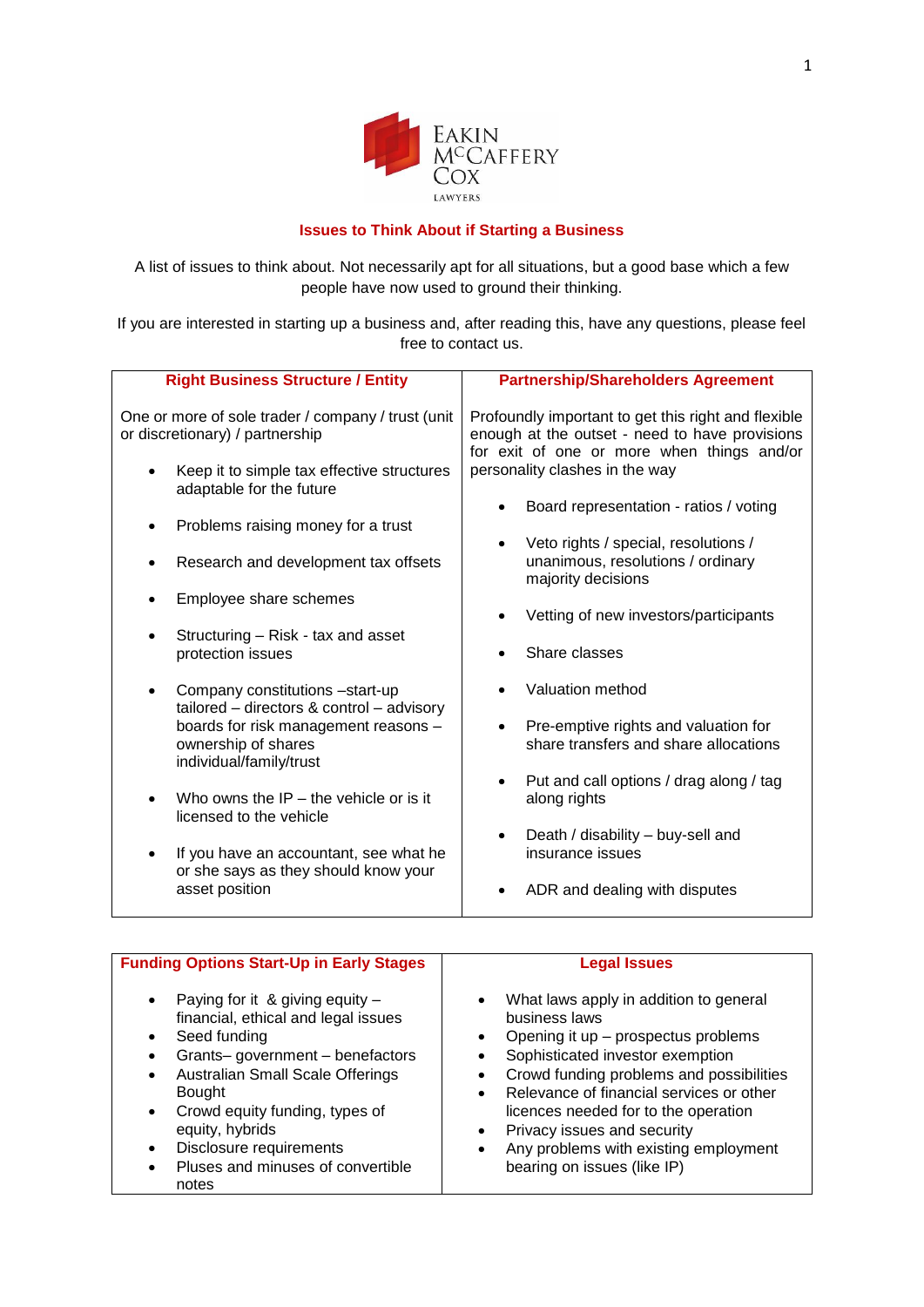| Practicalities of valuation, removal<br>$\bullet$<br>and control<br>Relevance to shareholders<br>$\bullet$<br>agreement/partnership<br>What does your bank have to say?<br>$\bullet$                               | Anti-money laundering<br>$\bullet$<br>Containing costs<br>$\bullet$<br>Premises and occupation rights<br>$\bullet$                      |
|--------------------------------------------------------------------------------------------------------------------------------------------------------------------------------------------------------------------|-----------------------------------------------------------------------------------------------------------------------------------------|
| <b>Protecting the Startup Entity</b>                                                                                                                                                                               | <b>What Contracts Does the Startup Business</b>                                                                                         |
| and Related IP                                                                                                                                                                                                     | Need?                                                                                                                                   |
| Consider what IP types are relevant -<br>$\bullet$<br>Who owns it?, How is provided to the<br>Startup?, How is controlled and/or<br>shared and commercialised?                                                     | Confidentiality / Non Disclosure<br>Agreements<br>Contract contents<br>Dealing with privacy and data security                           |
| How to protect ideas, as such<br>$\bullet$                                                                                                                                                                         | issues, particularly in online contexts                                                                                                 |
| Boundaries of different types of IP<br>$\bullet$<br>protection trademark, copyright, domain<br>names, patents, confidentiality,<br>registered designs<br>Issues with trademarks <sup>1</sup> (such as<br>$\bullet$ | and business records<br>Apt agreements with customers<br>٠<br>T&Cs inclusions and exclusions<br>$\bullet$<br>IP protection<br>$\bullet$ |
| classes) what it can and can't protect<br>and where                                                                                                                                                                | Priority contracts<br>$\bullet$<br>Supplier agreements and procurement<br>$\bullet$<br>Which contracts and what things are<br>$\bullet$ |
| Search to see what is already registered                                                                                                                                                                           | needed when                                                                                                                             |
| Cost of IP protection particularly in<br>$\bullet$<br>overseas contexts - where to protect by<br>registration                                                                                                      | Problems with exclusivity / restraint of<br>$\bullet$<br>trade                                                                          |
| Importance of NDAs<br>$\bullet$                                                                                                                                                                                    | Overseas contract issues                                                                                                                |
| Who owns the IP? The operating entity<br>$\bullet$                                                                                                                                                                 |                                                                                                                                         |
| or the creators? Licensing and transfer<br>issues including valuation                                                                                                                                              |                                                                                                                                         |
| How to protect software<br>٠                                                                                                                                                                                       |                                                                                                                                         |
| Cyber squatting, trademark, patent trolls<br>$\bullet$                                                                                                                                                             |                                                                                                                                         |
| Patents versus copyright<br>$\bullet$                                                                                                                                                                              |                                                                                                                                         |
| Trade marks versus copyright<br>$\bullet$                                                                                                                                                                          |                                                                                                                                         |
| Apps in context of legal protection of IP                                                                                                                                                                          |                                                                                                                                         |
| Options for contractual protection and<br>$\bullet$<br>their efficacy                                                                                                                                              |                                                                                                                                         |
| <b>Research and Development Tax Offsets</b>                                                                                                                                                                        | <b>Employees and Contractors</b>                                                                                                        |
| Tax issues<br>$\bullet$                                                                                                                                                                                            | What's the difference?<br>٠                                                                                                             |
| Qualifying to refundable tax offset                                                                                                                                                                                | Cost of staff                                                                                                                           |
| Other options<br>٠                                                                                                                                                                                                 | The Law sometimes sees contractors                                                                                                      |
| What does required innovation mean?                                                                                                                                                                                | as staff                                                                                                                                |
| Employee/contractors and<br>$\bullet$                                                                                                                                                                              | Exposures to staff<br>٠                                                                                                                 |
| subcontractors                                                                                                                                                                                                     | Contractor versus employee - distinction<br>$\bullet$                                                                                   |
|                                                                                                                                                                                                                    | and markers                                                                                                                             |
|                                                                                                                                                                                                                    | Status and role of original innovator<br>$\bullet$<br>founders                                                                          |
|                                                                                                                                                                                                                    | Fair Work Act<br>٠                                                                                                                      |
|                                                                                                                                                                                                                    | Workplace Health and Safety costs                                                                                                       |
|                                                                                                                                                                                                                    | State Payroll Tax                                                                                                                       |
|                                                                                                                                                                                                                    | PAYG and Superannuation Guarantee                                                                                                       |
|                                                                                                                                                                                                                    | liabilities                                                                                                                             |

<sup>1</sup> A separate flier on trademark process and protection is available on request t[o roiss@eakin.com.au](mailto:roiss@eakin.com.au) .

**.**